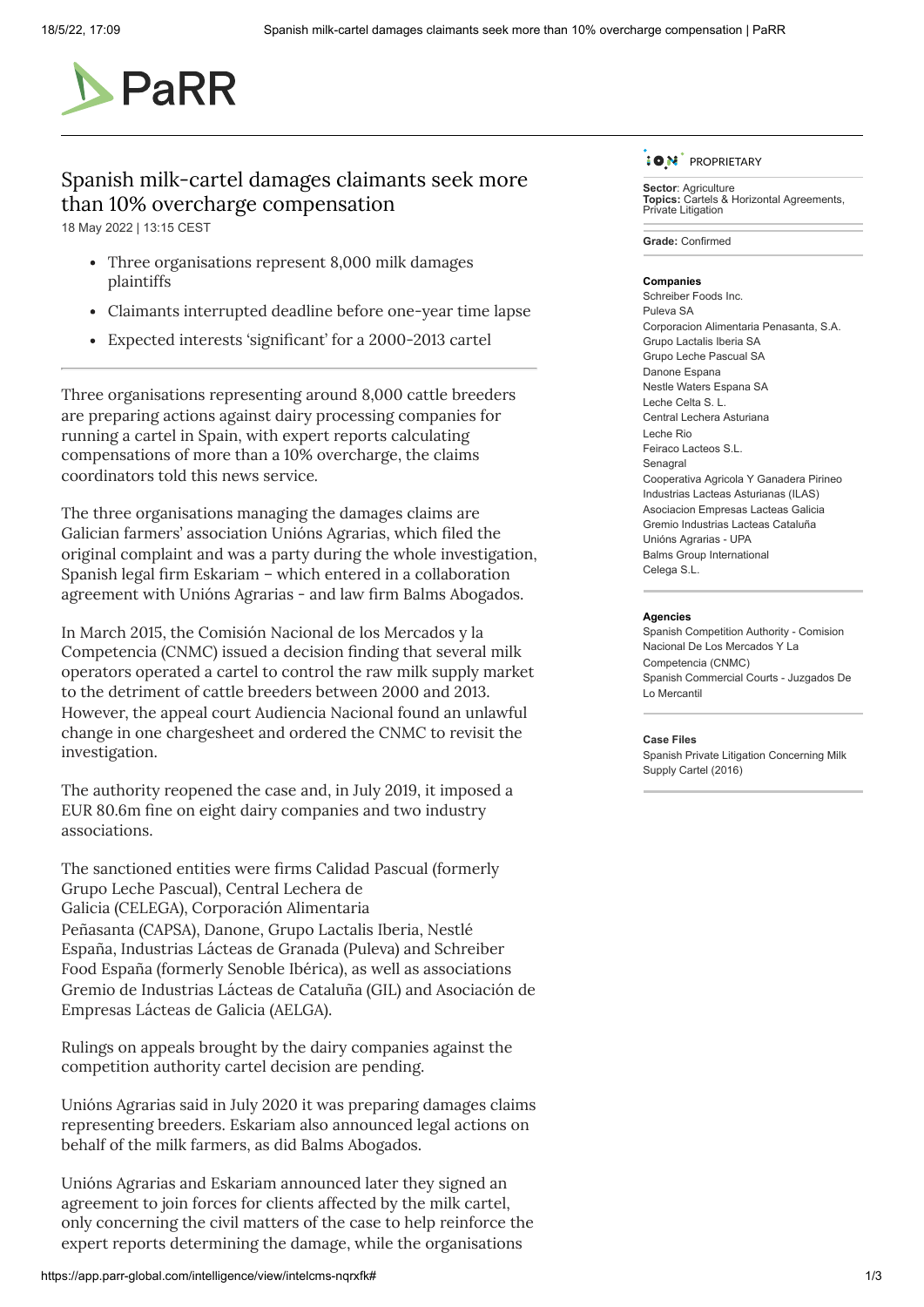will administratively deal with the claims of their clients separately.

Most of the claimants are from Galicia, while some are from neighbouring regions of Castile and León, Asturias and Cantabria and there is a small number of plaintiffs from other regions, representatives from the three entities noted.

Unións Agrarias' legal services coordinator Félix Porto said that his organisation is currently dealing with claims from around 5,000 cattle breeders. Eskariam business director Juan Álvarez said that his firm has reached around 2,000 plaintiffs, since other law firms have decided to transfer their claims to Eskariam, and that his organisation is in contact with other potential 2,000 plaintiffs.

Balms Abogados Galicia's partner Juan Ramón Camacho told this news service that his law firm will deal with over 800 claimants. The largest percentage of the plaintiffs come from the Galician province of Lugo, so Balms has a partnership with Lugo-based law firm LucusLex Abogados to manage the claims.

## 'Playing it safe' on timing

Since the deadline to file a damages action in Spain is somewhat unclear – it depends on judges' interpretation of the applicability of the EU Damages Directive to the case – the three organisation representatives confirmed they decided to "play it safe" by considering that they only have one year since the delivery of the CNMC decision in July 2019, in line with the former Spanish damages regime.

Therefore, they interrupted the statute of limitations before July 2020 by sending "extra-judicial notifications" to the dairy companies, according to the three representatives.

Félix Porto added that, if judges decide that the statute of limitations is longer than one year – the EU Damages Directive establishes a five-year deadline – more plaintiffs could join the action.

Porto and Juan Álvarez, whose organisations are also intervening in the appeal proceedings against the cartel decision, confirmed that all the dairy entities have [challenged](https://app.parr-global.com/intelligence/view/1856838) the CNMC findings before the Audiencia Nacional, except for association GIL.

Without necessarily waiting for the Audiencia Nacional rulings, Porto noted that his organisation may start introducing a few claims "in a couple of months".

If the appeal court confirms the cartel findings and the dairy companies bring the case to the Supreme Court, Unións Agrarias and Eskariam will lodge their actions without waiting for a top court judgment, the representatives from these organisations added.

Juan Ramón Camacho of Balms Abogados noted that his law firm is waiting longer to introduce claims on behalf of the milk producers, since his intention is to file follow-on rather than standalone suits.